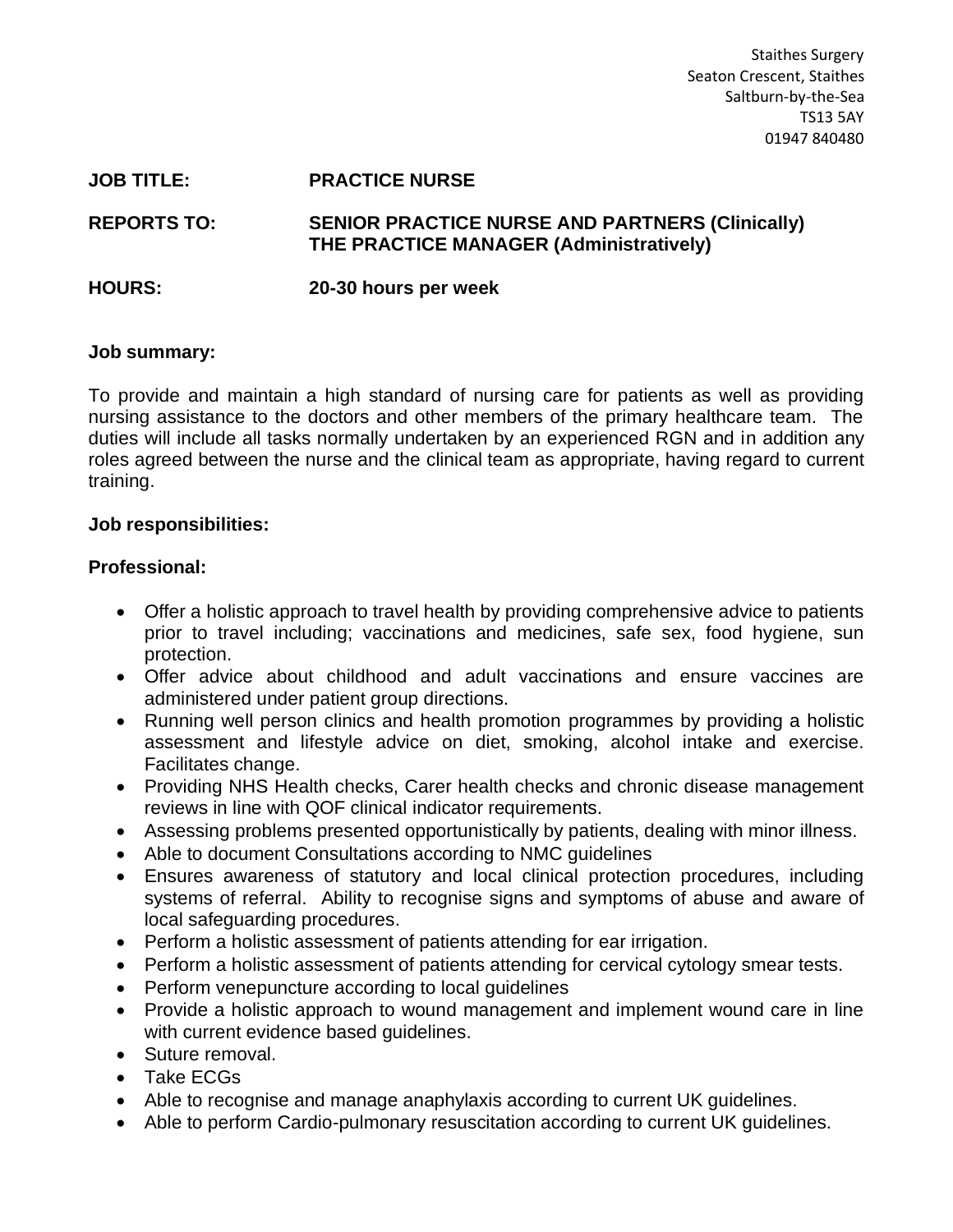Staithes Surgery Seaton Crescent, Staithes Saltburn-by-the-Sea TS13 5AY 01947 840480

- Assist in the provision of minor surgery.
- Ability to obtain and document informed consent (either verbal or written).
- Ensure infection control guidelines are maintained.
- Ability to monitor and manage maintenance of stock and equipment to include refrigeration and emergency equipment.
- Confidentially of information gained at work must be preserved at all times.

## **Managerial:**

- Contribute to the assessment of service needs.
- Assist patients to identify their health needs.
- Contribute a nursing perspective to the practice development plan.
- Manage and organise individual patient consultations.
- Aware of identification and reporting procedures related to professional standards.
- To attend staff meetings.
- Ensure effective relationships and communications with the PCN and other agencies.
- Support the Practice clinical governance agenda.
- Identify changes to clinical practice that are required to implement evidence-based guidelines.

## **Educational:**

- Identify personal development and training needs in conjunction with the manager.
- Participate in clinical supervision.
- Support others with their training and development needs.
- To participate in continuing education and maintain a contemporary level of professional knowledge and skills.

## **Personnel:**

- Maintain good industrial relations.
- Take reasonable care of their own safety and that of other persons who may be affected by their act or omission.
- Co-operation with the practice to ensure all members of the team adheres to statutory regulations/policies and codes of practice and departments safety rules.
- Offer innovative ways of working and opportunities to facilitate learning.
- Facilitates a learning environment within the team.
- Maintains a caring environment through the support of colleagues.

## **Confidentiality:**

• In the course of seeking treatment, patients entrust us with, or allow us to gather, sensitive information in relation to their health and other matters. They do so in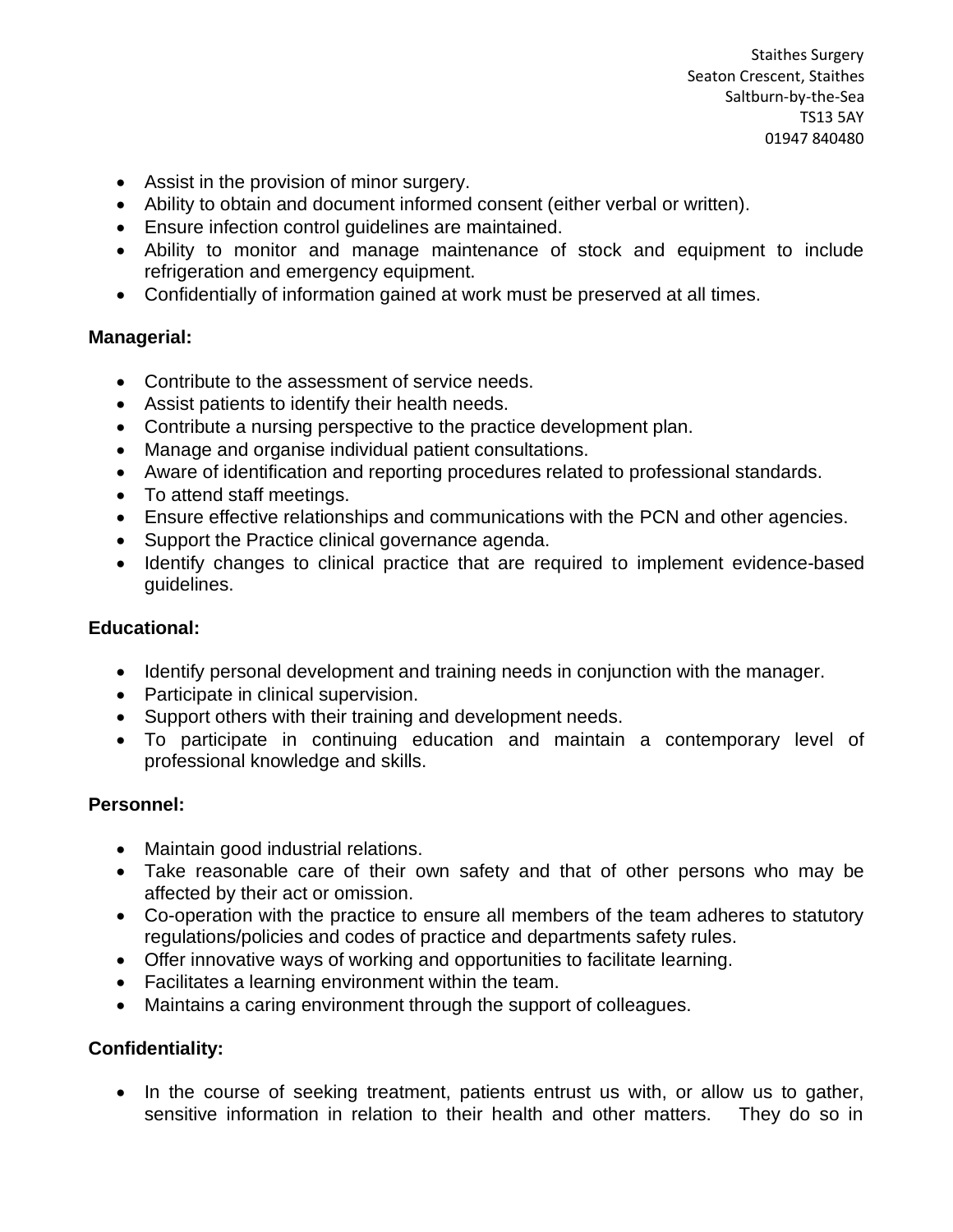confidence and have the right to expect that staff will respect their privacy and act appropriately

- In the performance of the duties outlined in this job description, the post-holder may have access to confidential information relating to patients and their carers, practice staff and other healthcare workers. They may also have access to information relating to the practice as a business organisation. All such information from any source is to be regarded as strictly confidential
- Information relating to patients, carers, colleagues, other healthcare workers or the business of the practice may only be divulged to authorised persons in accordance with the practice policies and procedures relating to confidentiality and the protection of personal and sensitive data

# **Health & safety:**

The post-holder will participate in a full range of health promotion and management their own and others' health and safety and infection control as defined in the practice Health & Safety policy, the practice Health & Safety manual, and the practice Infection Control policy and published procedures. This will include (but will not be limited to):

- Using personal security systems within the workplace according to practice guidelines
- Awareness of national standards of infection control and cleanliness and regulatory / contractual / professional requirements, and good practice guidelines
- Responsible for the correct and safe management of the specimens process including collection, labelling, handling, use of correct and clean containers, storage and transport arrangements
- Management and maintenance of Personal Protective Equipment (PPE) for the practice including provision, ordering, availability and ongoing correct usage by staff
- Active observation of current working practices across the practice in relation to infection control, cleanliness and related activities, ensuring that procedures are followed and weaknesses / training needs are identified, escalating issues as appropriate
- Identifying the risks involved in work activities and undertaking such activities in a way that manages those risks across clinical and patient process
- Making effective use of training to update knowledge and skills.
- Safe management of sharps procedures including training, use, storage and disposal
- Using appropriate infection control procedures, maintaining work areas in a tidy, clean and sterile, and safe way, free from hazards. Initiation of remedial / corrective action where needed or escalation to responsible management
- Actively identifying, reporting, and correction of health and safety hazards and infection hazards immediately when recognised
- Keeping own work areas and general / patient areas generally clean, sterile, identifying issues and hazards / risks in relation to other work areas within the business, with responsibility in the maintenance of general standards of cleanliness across the business in consultation (where appropriate) with other sector managers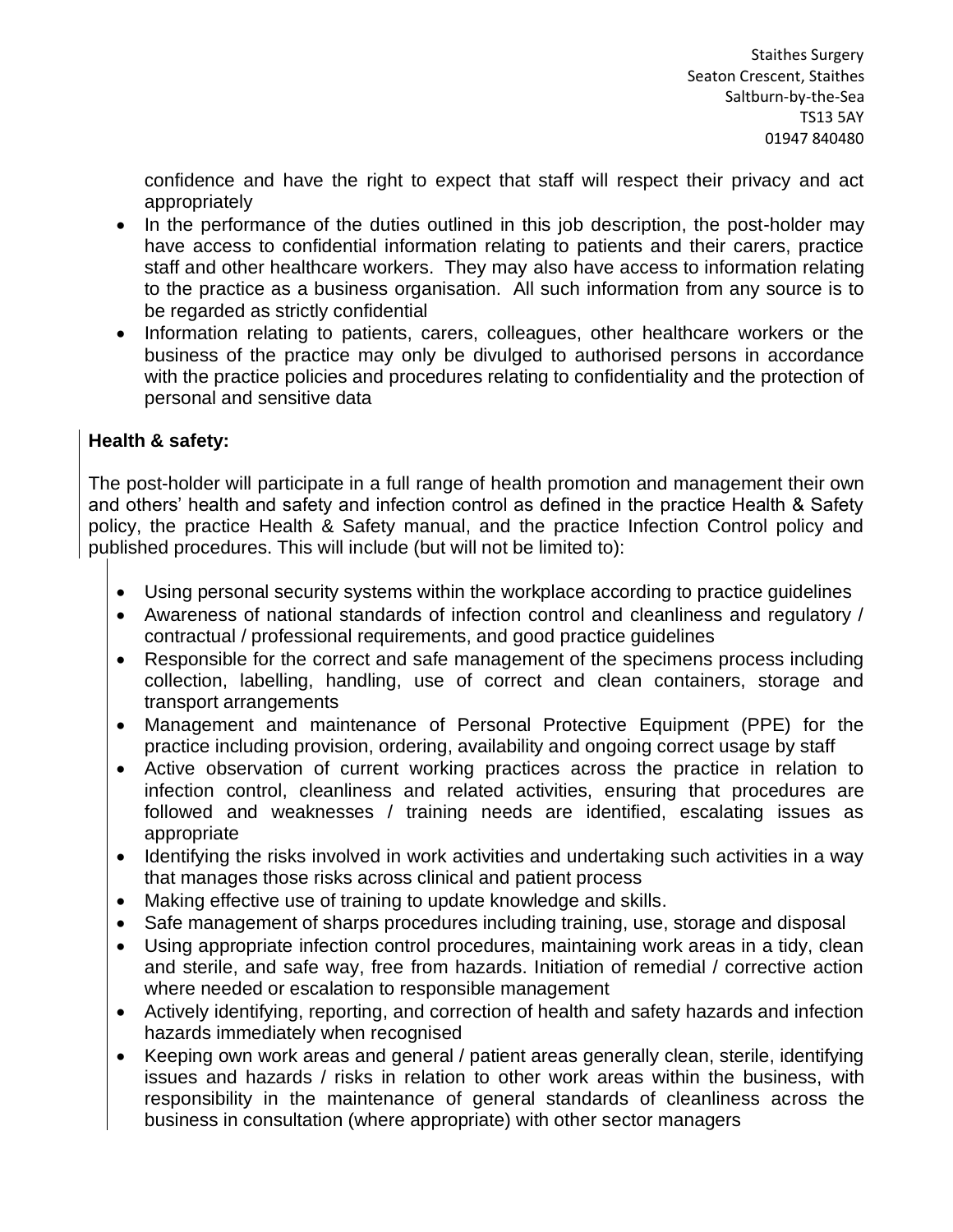- Waste management including collection, handling, segregation, container management, storage and collection
- Spillage control procedures, management and training
- Decontamination control procedures, management and training, and equipment maintenance
- Maintenance of sterile environments

# **Equality and diversity:**

The post-holder will support the equality, diversity and rights of patients, carers and colleagues, to include:

- Acting in a way that recognises the importance of people's rights, interpreting them in a way that is consistent with practice procedures and policies, and current legislation
- Respecting the privacy, dignity, needs and beliefs of patients, carers and colleagues
- Behaving in a manner which is welcoming to and of the individual, is non-judgmental and respects their circumstances, feelings priorities and rights.

# **Personal/Professional development:**

The post-holder will participate in any training programme implemented by the practice as part of this employment, such training to include:

- Participation in an annual individual performance review, including taking responsibility for maintaining a record of own personal and/or professional development
- Taking responsibility for own development, learning and performance and demonstrating skills and activities to others who are undertaking similar work

# **Quality:**

The post-holder will strive to maintain quality within the practice, and will:

- Alert other team members to issues of quality and risk
- Assess own performance and take accountability for own actions, either directly or under supervision
- Contribute to the effectiveness of the team by reflecting on own and team activities and making suggestions on ways to improve and enhance the team's performance
- Work effectively with individuals in other agencies to meet patients' needs
- Effectively manage own time, workload and resources

# **Communication:**

The post-holder should recognise the importance of effective communication within the team and will strive to: